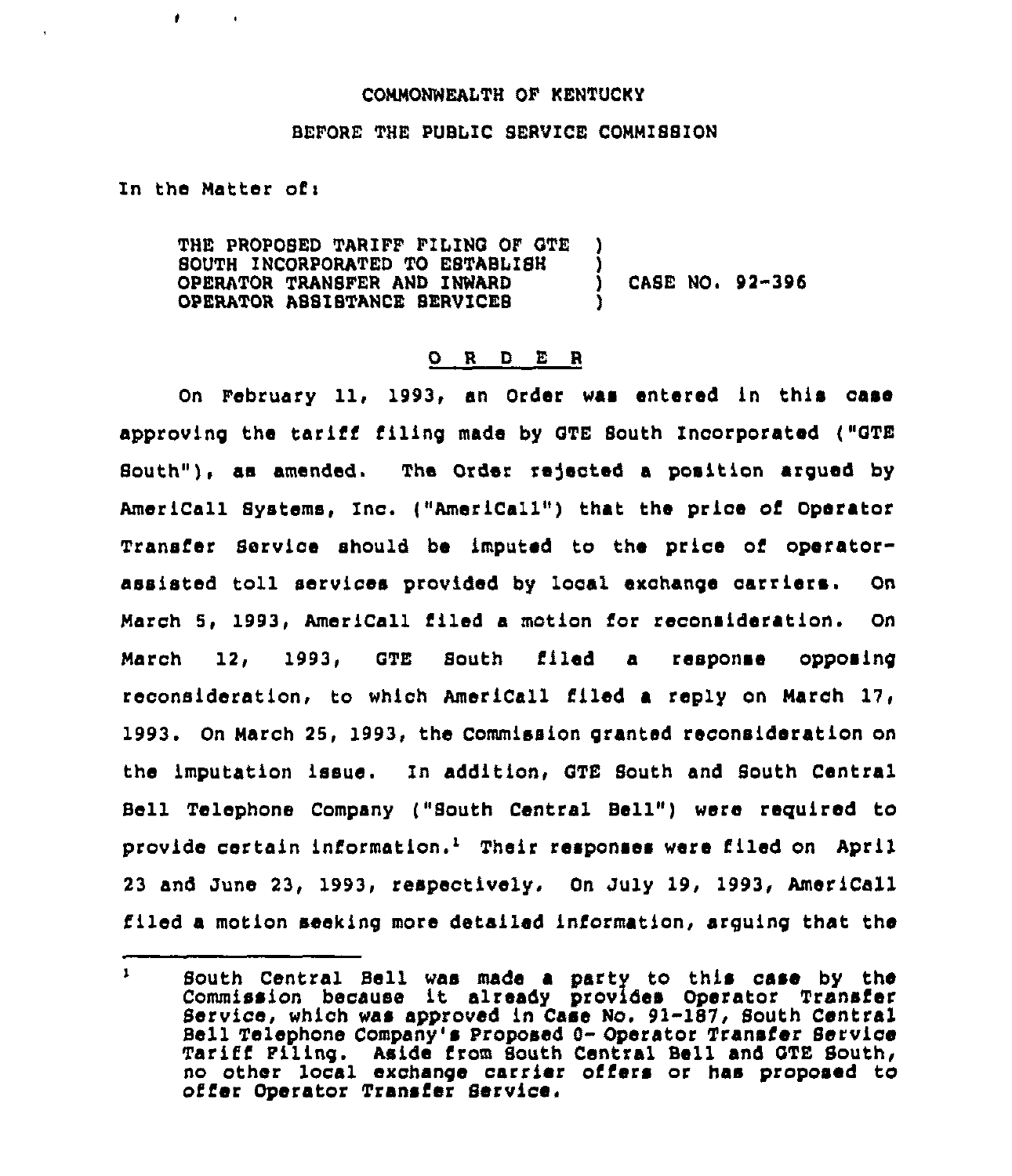responses of OTE South and South Central Bell were inadequate. A ruling on this motion has been held in abeyance until now,

<sup>A</sup> number of cammentn have hoon filod in this case by AmeriCall and GTE South.<sup>2</sup> It appears to the Commission that these comments  $f(0.11)$ y present the positions of the parties and provide a sufficient bnuis for a final decisIcn In this mattor,

Operator Transfer Service is an access service provided to Interexchange carriers. It allows a local exchange carrier's operator services personnel to transfer a  $00-11$  dialed telephone call to any subscribing interexchange carrier designated by an enduuor <sup>~</sup>

AmeriCall contends that the price of Operator Transfer Service should be imputed to the price of operator assisted toll services provided by local eschange carriers, Although stated in various ways, AmeriCall makes two basic arguments tc support its positions lack of imputation could result in anticompetitve behavior and imputation is consistent with requirements established in Administrative Case No. 323<sup>4</sup> relative to message and wide area toll uorvices. On reconsideration, AmeriCall contends that the

 $\lambda$ Although made a party to this case, Bouth Central Bell filed no comments and limited its participation to providing information ordered by the Commission,

 $\bullet$ That is, the dialed digit "0" followed by no other dialed digits.

 $\ddot{\phantom{a}}$ Administrative Case No. 323, An Inquiry Into IntraLATA Toll Competition, An Appropriate Compensation Scheme fcr Completicn of IntraLATA Calls by Interexchange Carriers, and WATS<br>Jurisdictionality, LATA is an acronym for Local Access and<br>Transport Area, WATS is an acronym for Wide Area WATS is an acronym for Wide Area Telecommunications Service,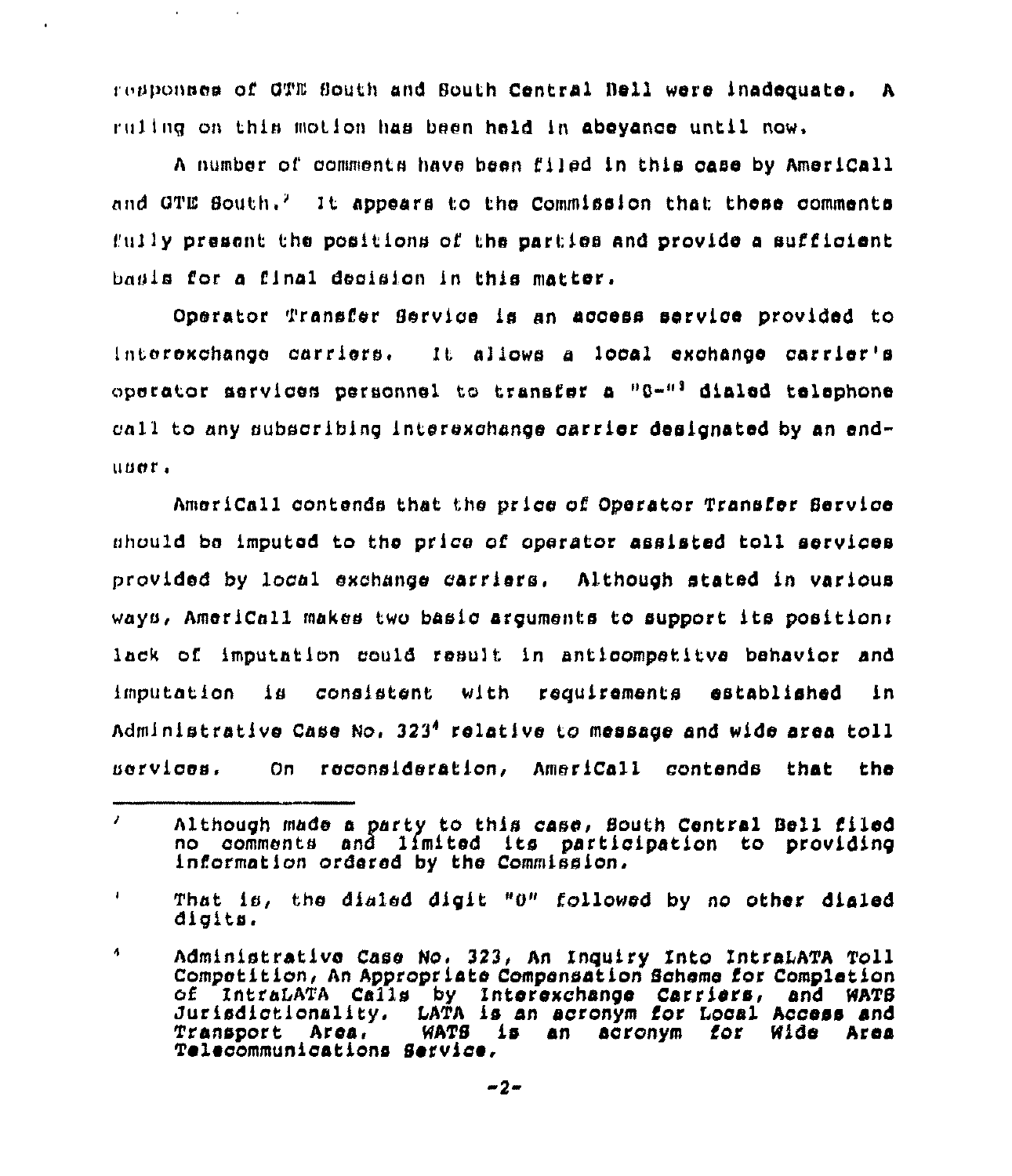Commission should not forego imputation based on the size of the revenue stream associated with a particular service.

 $QTE$  South's arguments that imputation should not be required revolve around two basic premises. First, Operator Transfer Hr <sup>i</sup> vlcc in an access norvice and imputation requirements have not hncn imposed on access services but rather on toll services. Moreover, the price cf Operator Transfer Service le above QTE Houth's incremental cost tc provide the service and makes a unntribution to the overall operations of the company. Second, GTE Houth is not a provider of toll services but instead concurs in South Central Bell's toll tariffs.<sup>5</sup>  $t$  tariffs

The points GTE South makes are generally correct, Operator Transfer Service is an access service available to interexchange carriers that wish to make it available to their customers. Also, Administrative Case No. 323 required local exchange carriers to impute relevant access chargos tc tho price af their message and wide area toll services. It did not require the imputation of access charges to access services, which would be absurd in any event.

 $\mathbf{r}_{\mathbf{r}}$  . At the time its comments were filed, QTE South had an application pending before the Commission that proposed to change its statuoi Caso Nc, 93-194, QTE South Incorporated for Authority to Become a Category A Toll Provider in the State of Kentucky. The application has since been granted and GTE The application has since been granted and GTE South will boccmo a prcvidor cf toll services effective March 1, 1994. At least initially, GTE South will mirror South<br>Central Bell's toll services rates. Approval of the Central Bell's toll services rates. applicaticn dcos nct chango tho Commission's conclusions in this casa,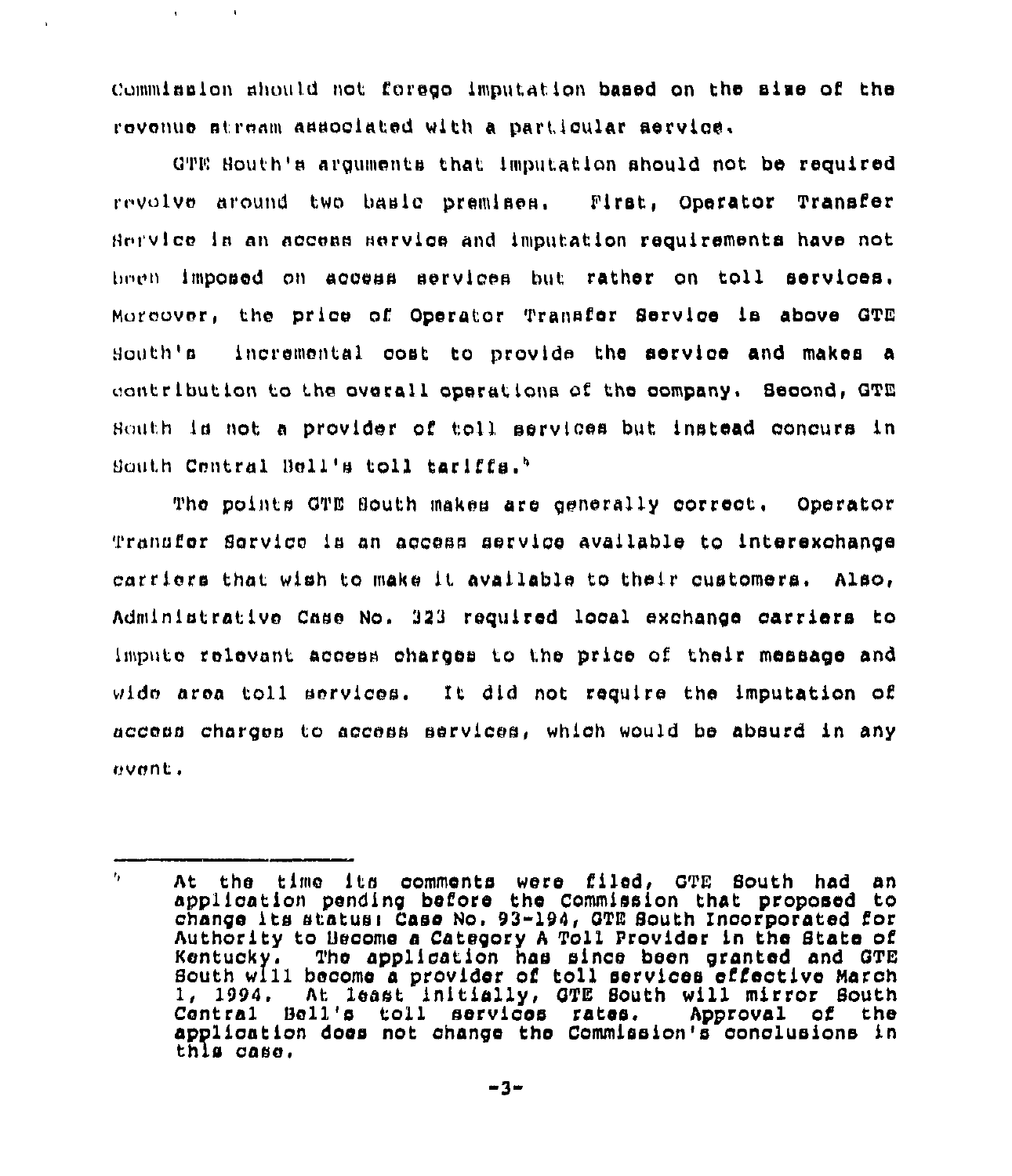All local exchange carriers, except Cincinnati Bell Telephone Company, concur in South Central Bell's toll tariffs. Furthermore, South Central Bell is ourrently the only Category <sup>A</sup> local exchange carrier -- i.e., it is the primary carrier for toll traffic generated by local exchange carriers. Generally, when a toll call is originated in one local exchange carrier's service area, it is routed to South Central Bell for transport and termination in its or another local exchange carrier's service area.<sup>6</sup> The other local exchange carriers act as billing and collection agents for South Central Bell and receive compensation in the form of access charges. This arrangement among the local exchange carriers is transparent to end-users.

 $\mathbf{q} = \mathbf{q}$ 

When an end-user places a  $0-$  call, it is automatically routed to the serving local exchange carrier's operator services center.<sup>7</sup> the end-user wants to place an intraLATA toll call, operators can route the eall to the local exchange carrier network for completion, If the end-user wants to place an interLATA toll eall or use another carrier, operators must instruct the customer to dial the other carrier and offer no further assistance. Operator Transfer Service, however, allows operators to transfer a eall to

<sup>6</sup> There are two exceptions to this scenario. One includes cases where companies do not "home" on South Central Sell toll facilities, creating an intermediate step in the call completion process, The other includes cases of intra-company toll switching. Both are limited exceptions.

<sup>7</sup> GTE South and South Central Bell are the only local exchange carriers with operator services centers. The other local exchange carriers are served from these centers under contractual arrangements.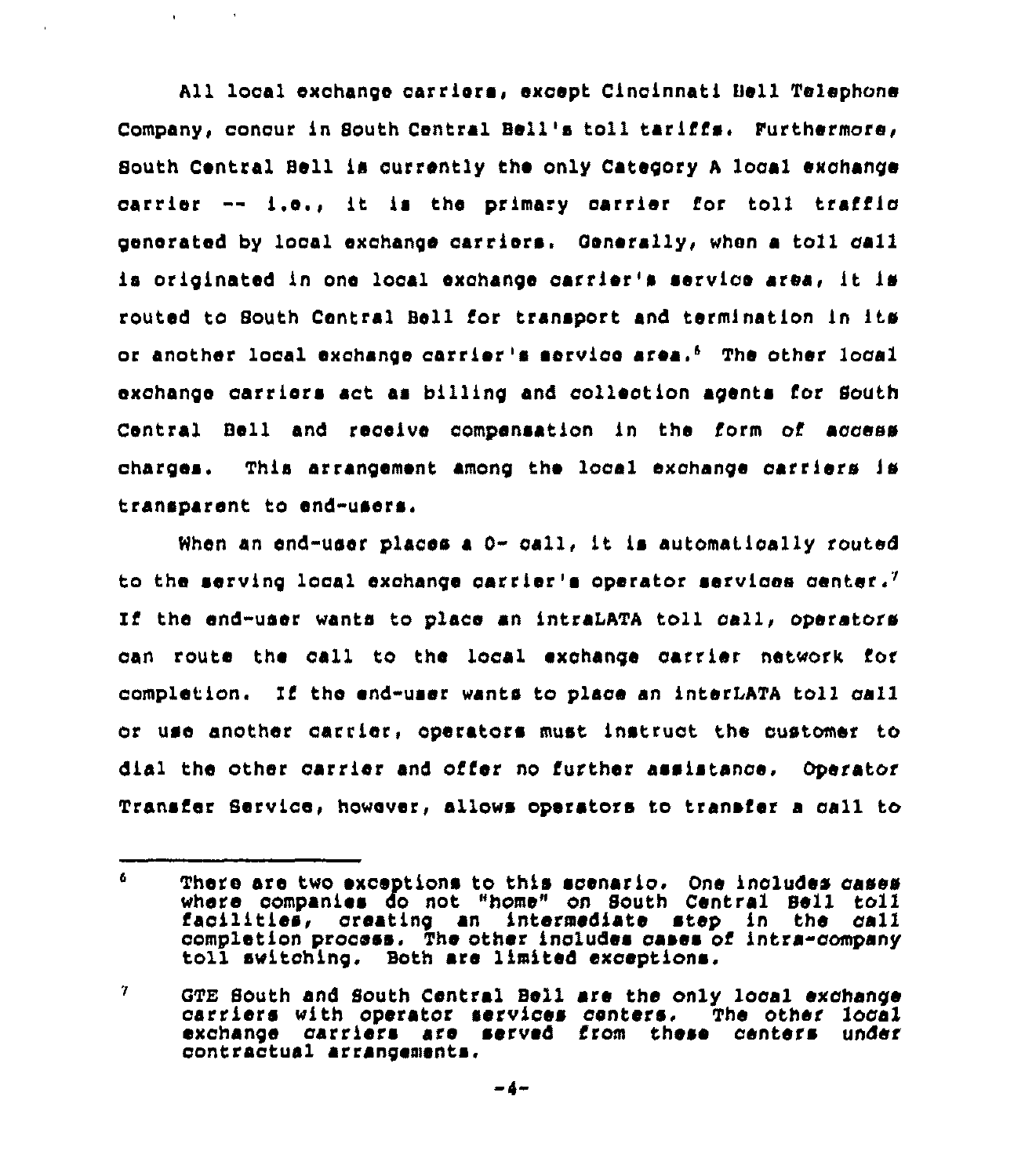subscribing lntaraxchange carriers for further asaistanoe in call completion,

 $\epsilon$ 

 $\lambda$ 

ln its earlier decision, the Commission rejected imputation due to the de minimis nature of the revenues associated with Operator Transfer Service. While this reasoning was sufficient, additional explanation may be helpful at this time.

Unlike access charges involved in providing message and wide area Coll services, Operator Transfer Service is an optional service availablo Co intecexchanga carriers that permits them to enhance their own provision of operator services. Arguably, therefore, Operator Transfer Service can be viewed by them as a cost of providing operator services and imputable to the corresponding retail offerings of the local exchange carriers.

4vcal exchange carriers charge 01.00 per operator-assisted station-co-station toll call and 03.00 per operator-assisted person-to-person toll call. The charge for Operator Transfer Service is \$0.35 per call transferred. In the case of message and wide area toll services, several access elements and other variables unique to each carriec compose the unit cost of a call. Average cost and average revenue per unit of traffic is not readily apparent for any given carrier. For these services, therefore, a detailed imputation analysis is necessary to an evaluation of pricing decisions. In this case, there is one access element imputabie Co the opscatoc services of the local exchange carriers. A straightforward comparison of the rates charged by local exchange carriers for operator secvices end Che cate charged for Opecatoc

-5-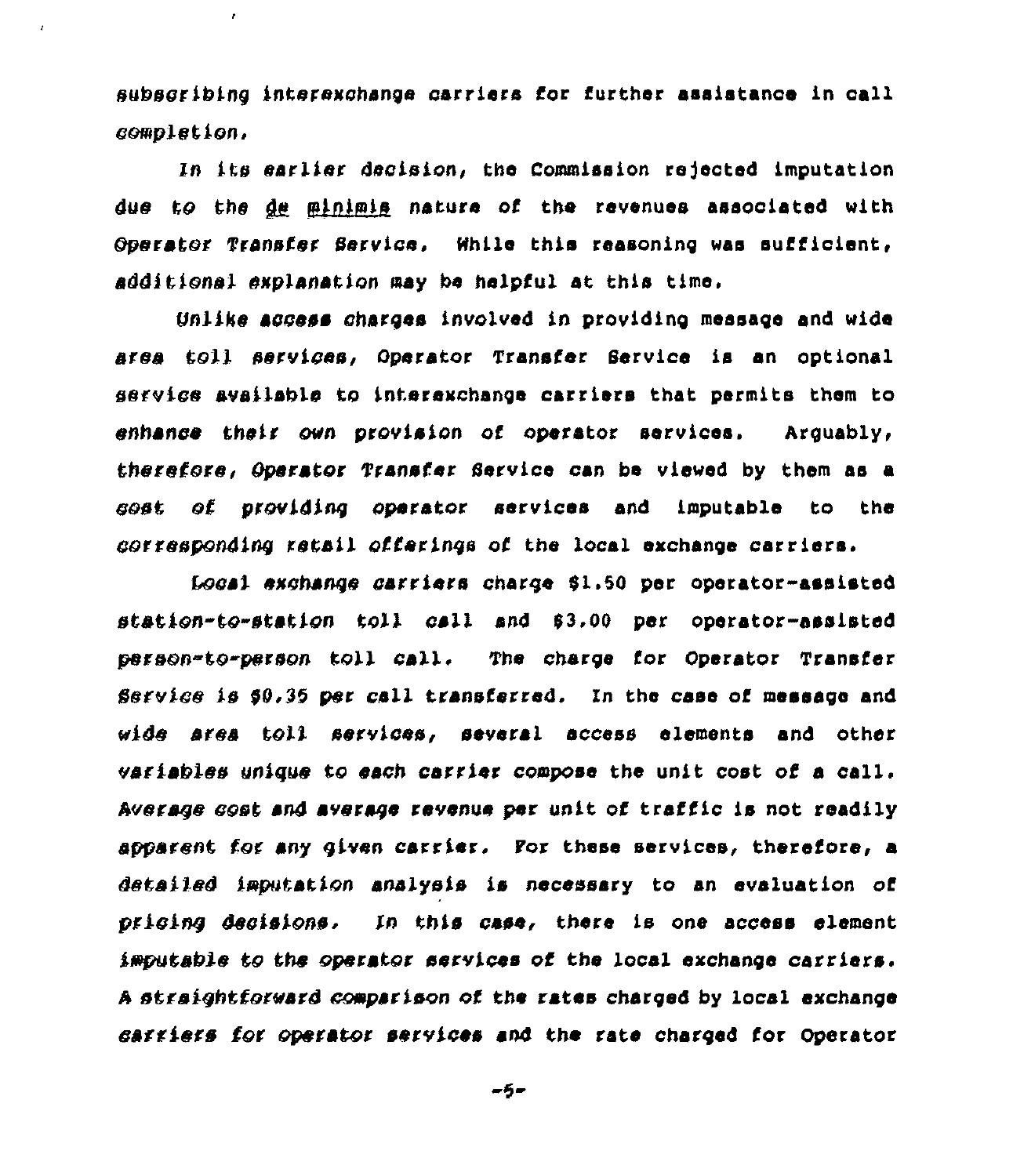Transfer Service indicates that no further analysis or imputation is necessary to assure fair pricing vis-a-vis competitors.

Accordingly, the Commission finds that AmeriCall's motion for a more definite statement of discovery responses should be denied and this investigation concluded. No useful purpose would be served by requiring QTE South and South Central Bell to provide more detailed information on operator transfer call volumes or further prolonging this investigation,

The Commission views the imputation of access charges to the price of retail services offered by the local exchange oarriers as a valuable tool in evaluating pricing decisions. It need not, however, be required in all cases. It may not be necessary when revenues are de minimis, when a prioing analysis can be made from tariffs or other public information, or when services are optional. The Commission will consider the need for imputation on a case-bycaso basis.

IT IS THEREFORE ORDERED that:

 $\sim 10$ 

1. The motion of AmeriCall for <sup>a</sup> more definite statement of discovery responses is denied.

2. This proceeding is concluded.

 $-6-$